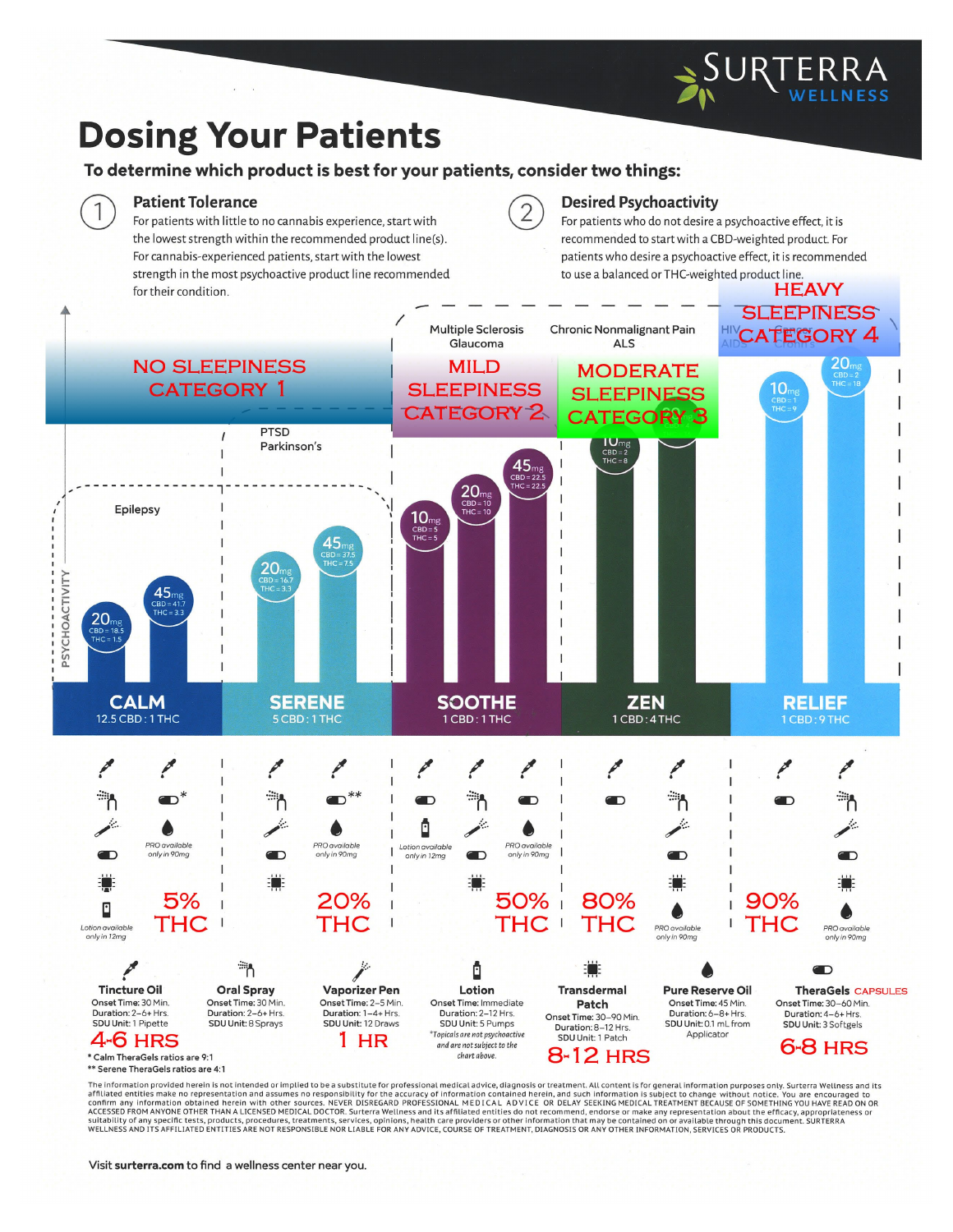#### **MARIJUANA DOSING INSTRUCTIONS**

| <b>CATEGORY</b> | <b>SLEEPINESS</b>   | <b>STRENGTH</b>                      |  |  |
|-----------------|---------------------|--------------------------------------|--|--|
| #1              | No sleepiness       | 20% THC or 5 parts CBD to 1 part THC |  |  |
| #2              | Mild sleepiness     | 50% THC or 1 part CBD to 1 part THC  |  |  |
| #3              | Moderate sleepiness | 80% THC or 1 part CBD to 4 parts THC |  |  |
| #4              | Heavy sleepiness    | 90% THC or 1 part CBD to 9 parts THC |  |  |

#### **4 Categories on Basis of Sleepiness**

#### **2 Groups Depending on Duration of Action**

| <b>GROUP</b> | <b>DURATION</b> | <b>TYPE</b>                                       |
|--------------|-----------------|---------------------------------------------------|
| #1           | Long acting     | Maintenance meds that last 4-12 hours in the body |
| #2           | Short acting    | Rescue meds that last 1-2 hours in the body       |

#### **Maintenance Meds**

| <b>Type</b>                | <b>Duration</b>  |
|----------------------------|------------------|
| Tincture Oils              | Lasts 4-6 hours  |
| <b>Theragel Capsules</b>   | Lasts 6-8 hours  |
| <b>Transdermal Patches</b> | Lasts 8-12 hours |

#### **Rescue Meds**

| Type                          | <b>Duration</b>                                          |
|-------------------------------|----------------------------------------------------------|
| Vaporizer Pen                 | 1-hour max duration and comes in categories 1, 2, 3 or 4 |
| Smokables (weed, flower, bud) | 2-hour duration and causes category 3 & 4 sedation       |

#### **Vaporizer Pen Facts**

- Most have two undesirable chemicals called vitamin E acetate and propylene glycol
- 80% of users have no adverse effects but the other 20% do
- If you are in the 20% category, you will have one or more of these effects:
	- o Uncontrolled coughing
	- o Shortness of breath
	- o Chest pain
- Suterra dispensary has removed these 2 chemicals from their vaporizer pens and are safer

#### **Smokable Flower Facts**

- Causes burning or hydrocarbons or tar and these two items are also found in tobacco
- Long term smoking creates a risk of lung cancer
- Smoking creates 5 times the risk of developing chronic lung disease such as emphysema or COPD
- Risks can be eliminated by using an electric Vaping Chamber for smokable flower marijuana
	- o Can be found online at [https://www.vape4ever.com/dry-herb-vaporizers](https://www.vape4ever.com/dry-herb-vaporizers-weed-pens_c260.html)
	- o Cost is about \$50
	- o They produce heat that is thermostatically controlled
	- $\circ$  When smokable flower is put into the chamber, its heated enough to release the marijuana gas that you DO want, but the temperature is not hot enough to cause burning of the hydrocarbons you do NOT want.